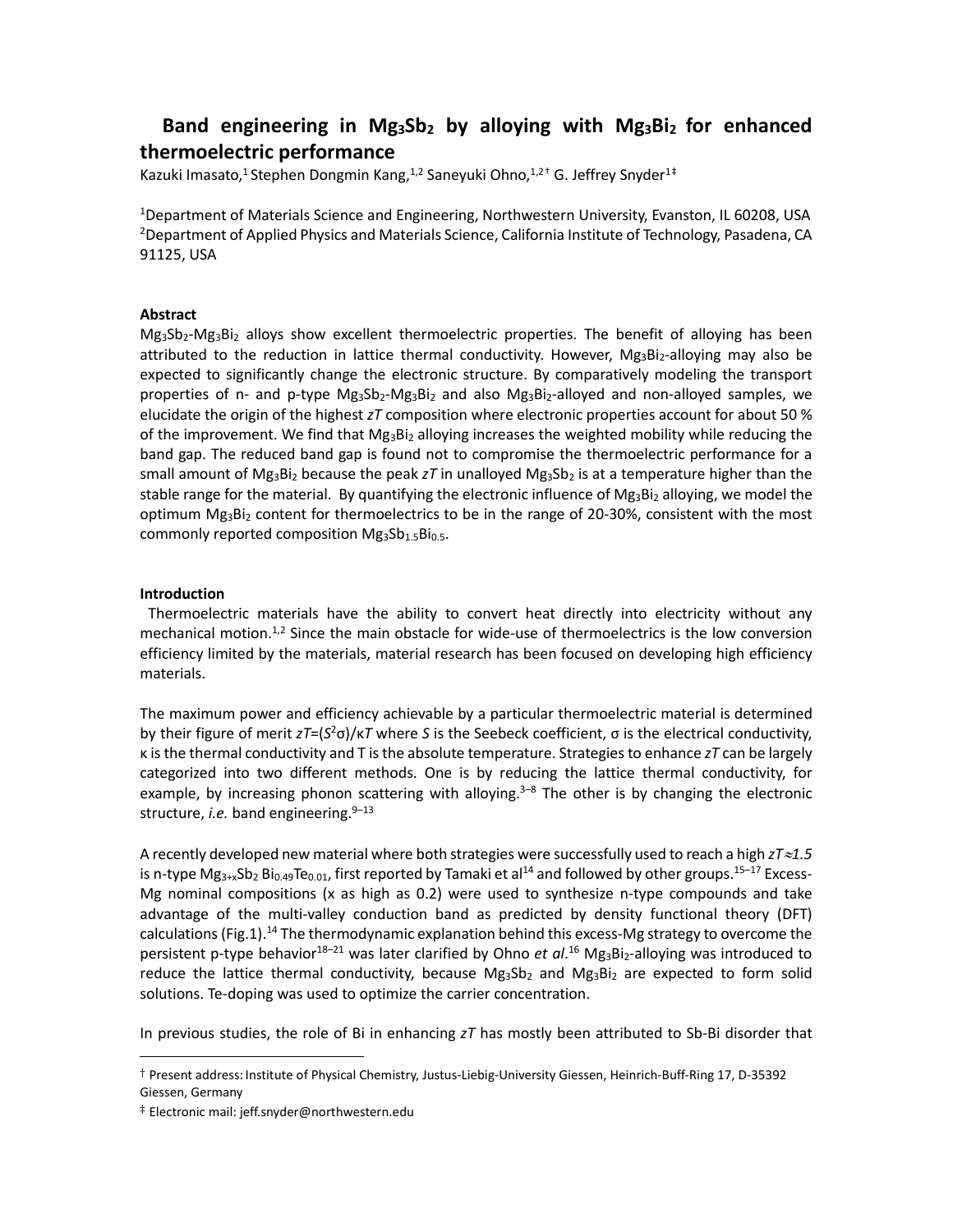reduces thermal conductivity by disorder scattering of phonons.<sup>14,15,17</sup> However, alloying Mg<sub>3</sub>Sb<sub>2</sub> with  $Mg_3Bi_2$  also has a significant impact on the electronic structure.<sup>14</sup> This influence is readily anticipated by the fact that Mg<sub>3</sub>Bi<sub>2</sub> is a semi-metal while Mg<sub>3</sub>Sb<sub>2</sub> is a semiconductor.<sup>18–20,22,23</sup> Figure 1 illustrates the features of the electronic structure that is expected to change with the alloying of  $Mg_3Bi_2$ , based on DFT calculations. In addition to the reduction of the band gap, the band effective mass of individual bands  $(m_b^\ast)$  is also expected to decrease with Mg<sub>3</sub>Bi<sub>2</sub> alloying. Such correlation between  $m_b^\ast$  and  $E_{\rm g}$  is a commonly observed tendency explained with the interaction between the valence and conduction bands.<sup>24</sup> Furthermore, the shift of bands due to alloying, in general, could cause band convergence that is beneficial for thermoelectric properties.<sup>12</sup> These changes in the electronic structure suggest that there would be an optimum  $Mg_3Bi_2$  content. More  $Mg_3Bi_2$  would result in increased mobility due to the lighter  $m_b^*$ ; however, a reduced band gap would compromise the peak *zT* value because of the onset of bipolar conduction being shifted to lower temperatures.<sup>25,26</sup> In addition to the competing changes in electronic properties, the lattice thermal conductivity of the compounds will have a minimum when the fraction of Bi and Sb are nearly equal, due to the alloy-scattering of phonons.

Closely related to understanding the bipolar-limited peak *zT* is the contrasted transport properties of the valence and conduction bands. For example, if the conduction band has a significantly higher weighted mobility than the valence band, the n-type material would have less contribution from minority carriers than for the p-type material (for a given *E*F). Therefore, quantifying the weighted mobility of the n- and p-type bands is an essential prerequisite for engineering the band structure with an optimum content of  $Mg_3Bi_2$ . The contrasted transport properties of n- and p-type have been understood so far only in a rather qualitative matter.

In this study, by modeling both n- and p-type, and also both  $Mg_3Bi_2$ -alloyed and non-alloyed  $Mg_3Sb_2$ samples, we illustrate how the DFT-predicted band structure is consistent with the trend of changes in Seebeck effective masses and mobilities seen in transport properties. We then explain how the optimum Mg<sub>3</sub>Bi<sub>2</sub> content balances the benefits from increased weighted mobility and reduced lattice thermal conductivity with the disadvantage of a decreased band gap, which enables us to show the origin of the highest peak  $zT$  composition in  $Mg_{3+x}$  (Sb, Bi)<sub>2-v</sub>Te<sub>v</sub>.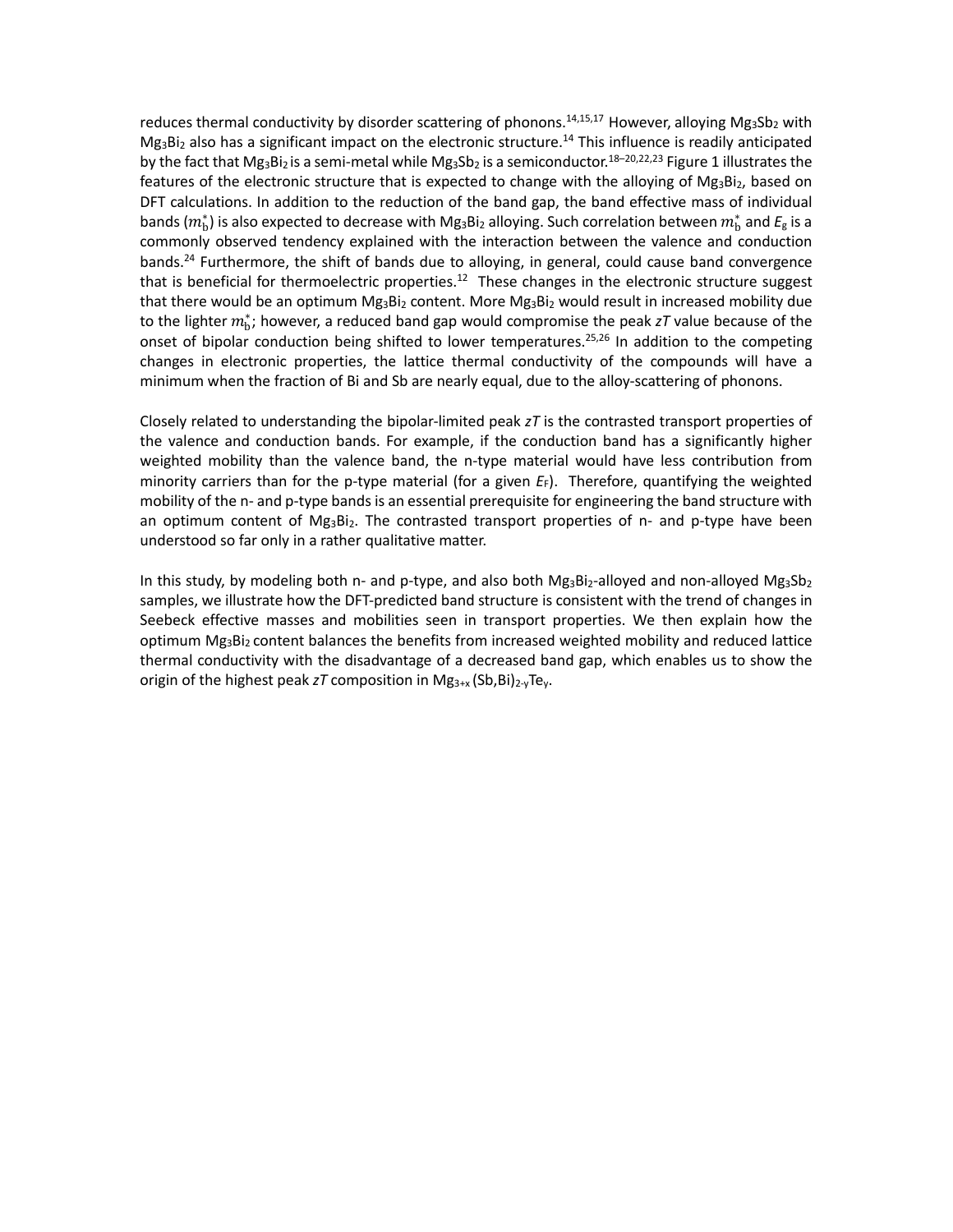

**Figure 1** Schematic of changes in the Mg<sub>3</sub>Sb<sub>2</sub> band structure due to Mg<sub>3</sub>Bi<sub>2</sub> alloying. Alloying leads to a smaller band gap, and also a reduced band effective mass which leads to a higher mobility. The valence band in  $Mg_3Sb_2$  is a single-valley, whereas the conduction band (CB1) is a multi-valley with a degeneracy of six. The minimum of the CB1 band is in the **LA**Γ**M** plane, but not at a high symmetry point; when CB1 is plotted along the **M-L** direction, it apparently appears to have a higher minimum energy than the **K** band. 15,23 The true minimum of the CB1 is significantly lower in energy than the **K** band. <sup>14</sup> The dashed lines illustrate how the Vegard's law would predict the bands to shift (with respect to the valence band). The solid-solution behavior of the material is evidenced from diffraction (see ESI).

### Band structure analyzed with  $m^*$ <sub>Seeb</sub> and  $\mu_0$

A useful metric that relates the band structure to experimental measurements is the Seebeck effective mass *m*\* Seeb which is extracted by combining thermopower and Hall measurements(Pisarenko plots). 26 By comparing  $m^*$ <sub>Seeb</sub> and the mobility parameter  $\mu_0$  between n- and p-type, or Mg<sub>3</sub>Bi<sub>2</sub>-alloyed and nonalloyed Mg<sub>3</sub>Sb<sub>2</sub> samples, it is possible to infer differences in the band structure. For example, if  $m^*_{\text{seeb}}$ is found larger in the n- than p-type, it would indicate a higher density-of-states in the conduction band. Largely, two distinct cases could lead to such a higher density-of-states: presence of either a heavier band (*i.e.* a small curvature at the band edge, heavy  $m_b^*$ ) or multiple bands (*e.g.* band-degeneracy). In the case of a heavier band,  $\mu_0$  would typically be found smaller (assuming that other properties such as the deformation potentials<sup>27</sup> are similar). On the other hand, when multi-valley bands are contributing,  $\mu_0$  is identical to that of just a single valley (in the limit of negligible intervalley scattering). If  $\mu_0$  is found similar in both n- and p-type despite a large difference in  $m^*_{\text{Seeb}}$ , then the difference in density-of-states could be attributed to the presence of multiple bands. Therefore, with  $\mu_0$  and  $m^*_{\,\rm{seeb}}$ pairs, we can see if the transport properties are consistent with the DFT-predicted band structure.

To obtain  $m^*$ <sub>Seeb</sub>, the reduced Fermi-level  $\eta = {E_F \over k_B T}$  is first found from the experimental thermopower by solving the following equation (assumes relaxation time  $\tau \propto E^{-1/2}$ )<sup>28</sup>: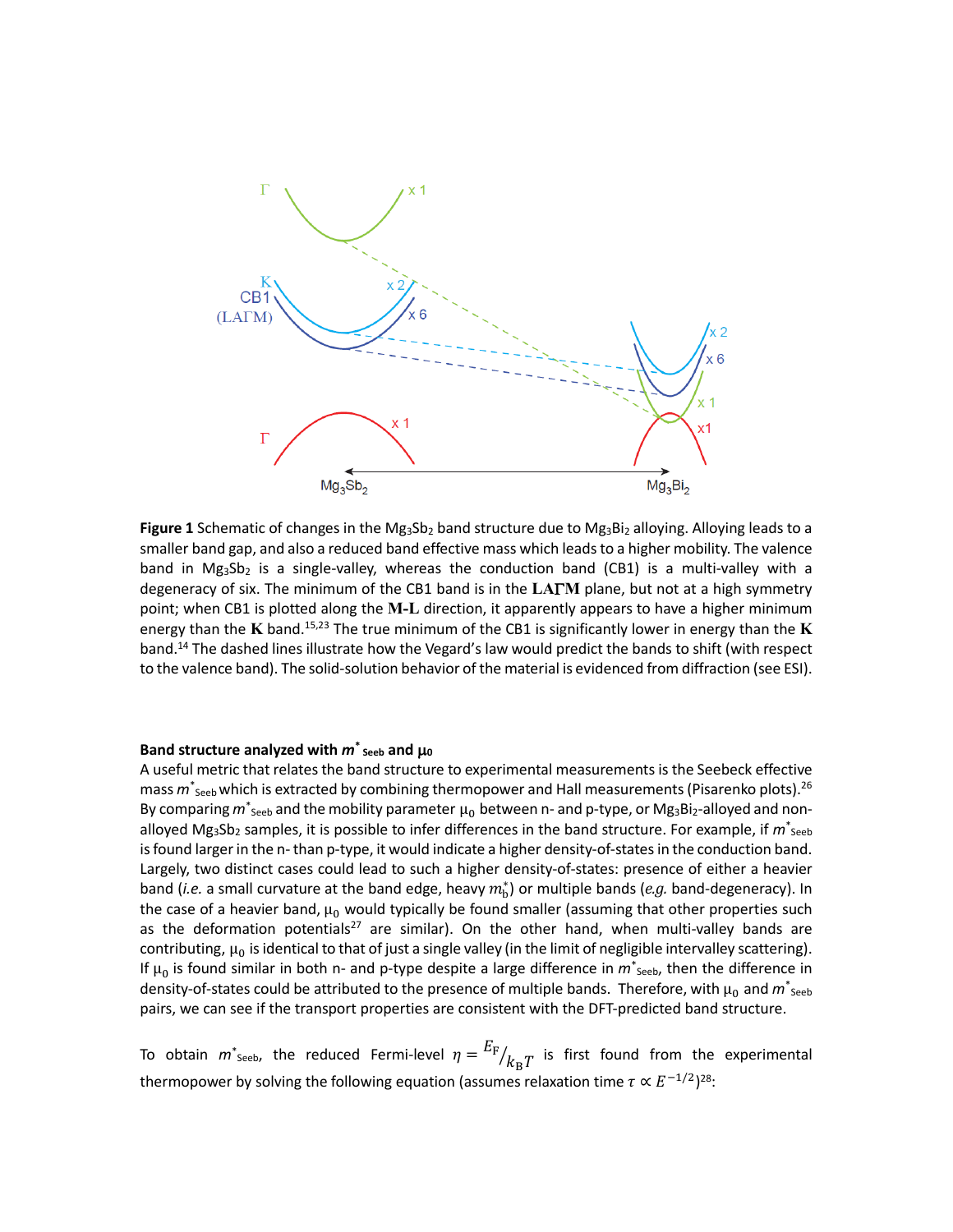$$
|S(\eta)| = \frac{k_B}{e} \left[ \frac{2F_1(\eta)}{F_0(\eta)} - \eta \right]
$$
 (1)

where  $F_i(\eta)$  is the Fermi-Dirac integral:

$$
F_i(\eta) = \int_0^\infty \frac{\epsilon^i d\epsilon}{e^{\epsilon-\eta}+1}
$$
 (2)

The  $\eta$  determined this way with experimentally measured thermopower could be referred to as an effective value  $\eta_{\text{eff}}$  in the sense that we do not necessarily assume the band to be a single parabolic band (Eq1 is often derived with such an assumption<sup>28</sup>). Then the Seebeck effective mass is determined from:

$$
m_{\text{Seeb}}^* = \frac{h^2}{2k_{\text{B}}T} \left( n_{\text{H}} \frac{3F_{-0.5}(\eta_{\text{eff}})}{16\pi F_0^2(\eta_{\text{eff}})} \right)^{\frac{2}{3}}
$$
(3)

Here,  $n_H$  is the measured Hall carrier concentration. It is seen from Eq.3 that, for a given  $\eta_{\text{eff}}$ ,  $m^*_{\text{Seeb}}$ increases with carrier concentration ( $\propto n_H^{2/3}$ ) indicating that  $m^*$ <sub>Seeb</sub> is related to the density-ofstates. We use this procedure on a multiple of samples with different doping levels (*i.e.* different Te content). For samples with the identical type of carriers (n- or p-type) and Mg<sub>3</sub>Bi<sub>2</sub> content,  $m^*_{\rm Seeb}$ appears to be nearly constant (Fig.2a), indicating that  $m^*_{\rm{seek}}$  is a stable way to characterize the conduction and valence bands.

The mobility parameter  $\mu_0$  can be extracted from weighted mobility  $\mu_w$ , which is an essential parameter for thermoelectrics that determines the magnitude of conductivity for a given reduced Fermi-level:

$$
\sigma = \frac{e(2m_e k_B T)^{3/2}}{3\pi^2 h^3} \mu_{\rm w} \cdot F_0(\eta) \tag{4}
$$

Here  $m_e$  is the mass of an electron. The weighted mobility  $\mu_w$ , is determined by using  $\eta = \eta_{\rm eff}$  in Eq.4 ( $Fig.2c$ ). Then,  $\mu_0$  follows ( $Fig.2d$ ) from:

$$
\mu_{\rm w} = \mu_0 \left( \frac{m_{\rm Seeb}^*}{m_e^*} \right)^{\frac{3}{2}} \tag{5}
$$

using  $m^*_{\text{Seeb}}$  determined previously (Fig.2a-b).  $\mu_0$  is the mobility of a carrier at  $k_{\text{B}}\tau$  higher than the band edge.

It is seen that n-type Mg<sub>3</sub>Sb<sub>2</sub> has a larger  $m^*$ <sub>seeb</sub> than p-type samples (<mark>Fig.2b</mark>), while μ<sub>0</sub> is similar (<mark>Fig.2d</mark>). This is a signature consistent with the multi-valley conduction band and single valley valence band structure (Fig.1). It is this multi-valley feature of the conduction band that is mostly responsible for the superior  $\mu_w$ , and thus the better thermoelectric performance of the n-type. The ratio of the  $m^*_{\text{seek}}$ between n- and p-type is about 1.9, somewhat smaller than  $(N_v=6)^{2/3}$  =3.3 which indicates that the  $m_{\rm b}^*$ of the individual conduction pocket could be lighter than the valence band pocket rather than being similar.

The Mg<sub>3</sub>Bi<sub>2</sub> alloying effect is seen by the monotonic decrease in  $m^*_{\text{seeb}}$  with increasing Mg<sub>3</sub>Bi<sub>2</sub> content  $(Fig.2b)$ , accompanied with an increase in  $\mu_0$  (Fig.2d). This trend is seen in both n- and p-type samples, and suggests the band masses are becoming lighter with alloying, as opposed to band convergence which should give a peak in  $m^*_{\text{Seeb}}$ .<sup>12</sup> Lighter band masses typically give better  $\mu_w$  for carriers scattered by phonons, as is indeed observed in  $Fig.2c$ . An increased  $\mu_w$  is always beneficial for thermoelectrics (other than that it usually accompanies a reduced band gap), as we can see from the definition of the dimensionless material quality factor *B:* 26,29–31

$$
B = \left(\frac{k_{\rm B}}{e}\right)^2 \frac{e(2m_e k_B T)^{3/2}}{3\pi^2 \hbar^3} \frac{\mu_{\rm w}}{\kappa_{\rm L}} T \tag{6}
$$

 $\frac{e}{\pi}$  3π<sup>2</sup>h<sup>3</sup>  $\frac{R}{L}$ <br>where  $\frac{R}{L}$  is lattice thermal conductivity. *B* determines the maximum *zT* obtainable at a given temperature when the carrier concentration is optimized. For example, *B* of n-type Mg<sub>3</sub>Sb<sub>2</sub> at 600 K is increases from 0.2-0.25 to 0.5-0.6 after alloying with 25% of  $Mg_3Bi_2$ , predicting an increase in the maximum *zT* from 0.6 to 1.3 at 600 K. Half of the increase in *B* is attributed to the increase in  $\mu_w$ .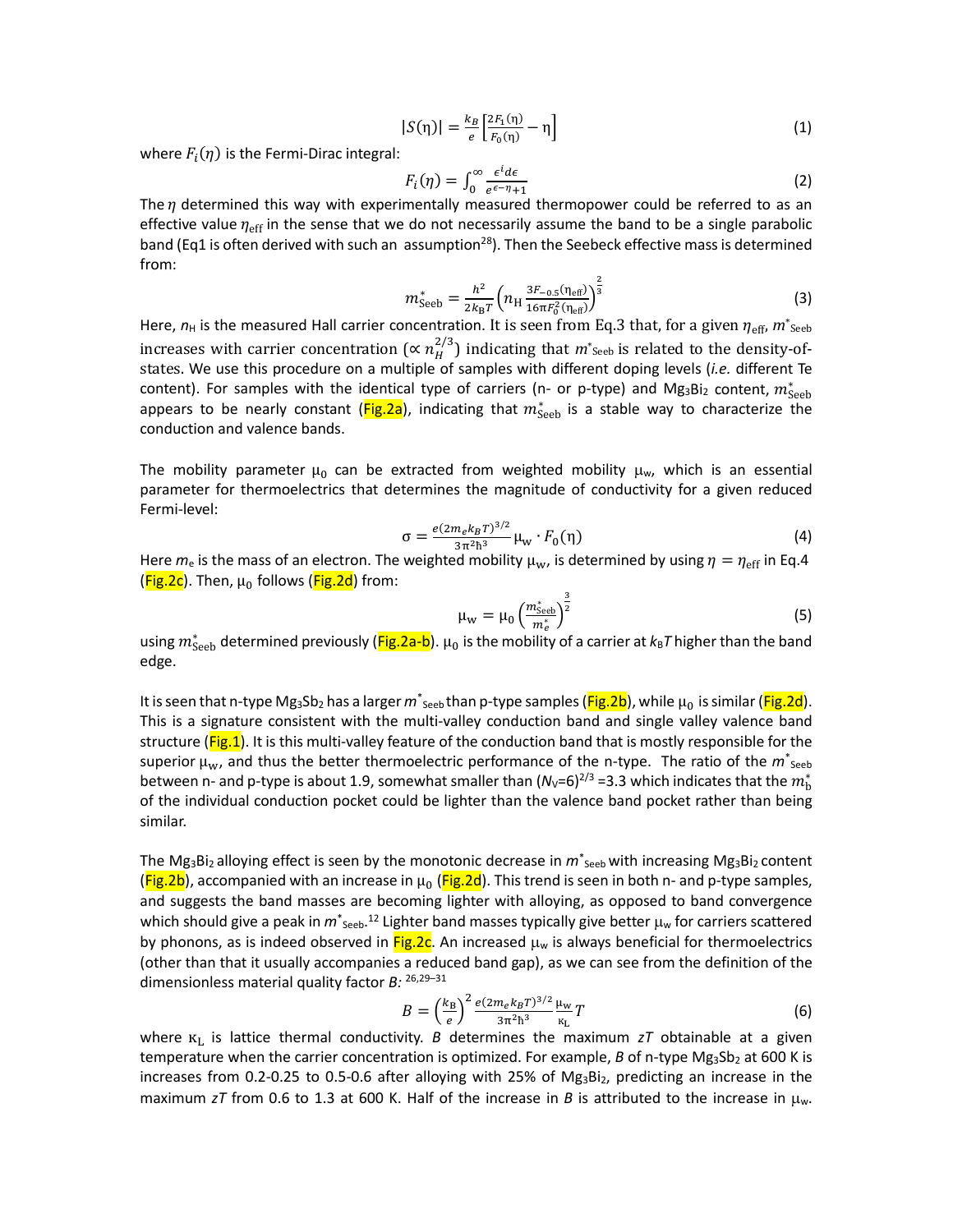Therefore, Mg<sub>3</sub>Bi<sub>2</sub>-alloying is seen to lead to better performance not just because of the lattice thermal conductivity reduction discussed in the literature, but also because of the significantly improved electronic properties.



Figure 2 (a,b) Seebeck effective mass of the Mg<sub>3</sub>Sb<sub>2</sub> (open circles) and Mg<sub>3</sub>Sb<sub>2</sub>-Mg<sub>3</sub>Bi<sub>2</sub> alloy (filled circles) samples. **(c)** Weighted mobility and **(d)** Mobility parameter as a function of temperature. The lines show a fit to the  $\mu_w \propto T^{-3/2}$  dependency (phonon scattering). All data points are from temperatures where bipolar conduction is not significant, representing the property of majority carriers. For weighted mobility, the low-temperature points where the mobility is grain-boundary limited<sup>32,33</sup> was excluded. The p-type Mg<sub>3</sub>SbBi data were taken from Ref.[<sup>18</sup>]. All other data are from the current study.

#### **Band gap and bipolar effects analyzed with the peak thermopower**

Alloying with Mg<sub>3</sub>Bi<sub>2</sub> is expected to reduce the band gap, as can be seen in Fig.1. The alloying effect on the band gap can be analyzed by the Goldsmid-Sharp gap, together with a correction method. The Goldsmid-Sharp gap *E*GS is found from the peak thermopower (*S*max) with respect to temperature and the temperature at which it occurs  $(T<sub>max</sub>)$ .

$$
E_{\rm GS} = 2e|S_{max}|T_{max} \tag{7}
$$

This relation is associated with the fact that thermopower stops increasing with temperature due to the onset of minority carrier conduction in heavily doped semiconductors.  $E_{GS}$  is, however, not the true gap *E*<sup>g</sup> but an effective gap because minority carrier conduction also depends on their weighted mobility. For example, if the minority carriers have low  $\mu_w$  relative to the majority carriers, the bipolar effect is suppressed, leading to higher  $S_{\text{max}}$  and  $E_{GS}$  for a given true band gap (therefore,  $E_{GS}$  being higher than *E*<sup>G</sup> is a desirable characteristic of a thermoelectric material). It has been demonstrated previously how to determine the true gap by correcting  $E_{GS}$  using the weighted mobility ratio between the majority and minority carriers.<sup>34</sup>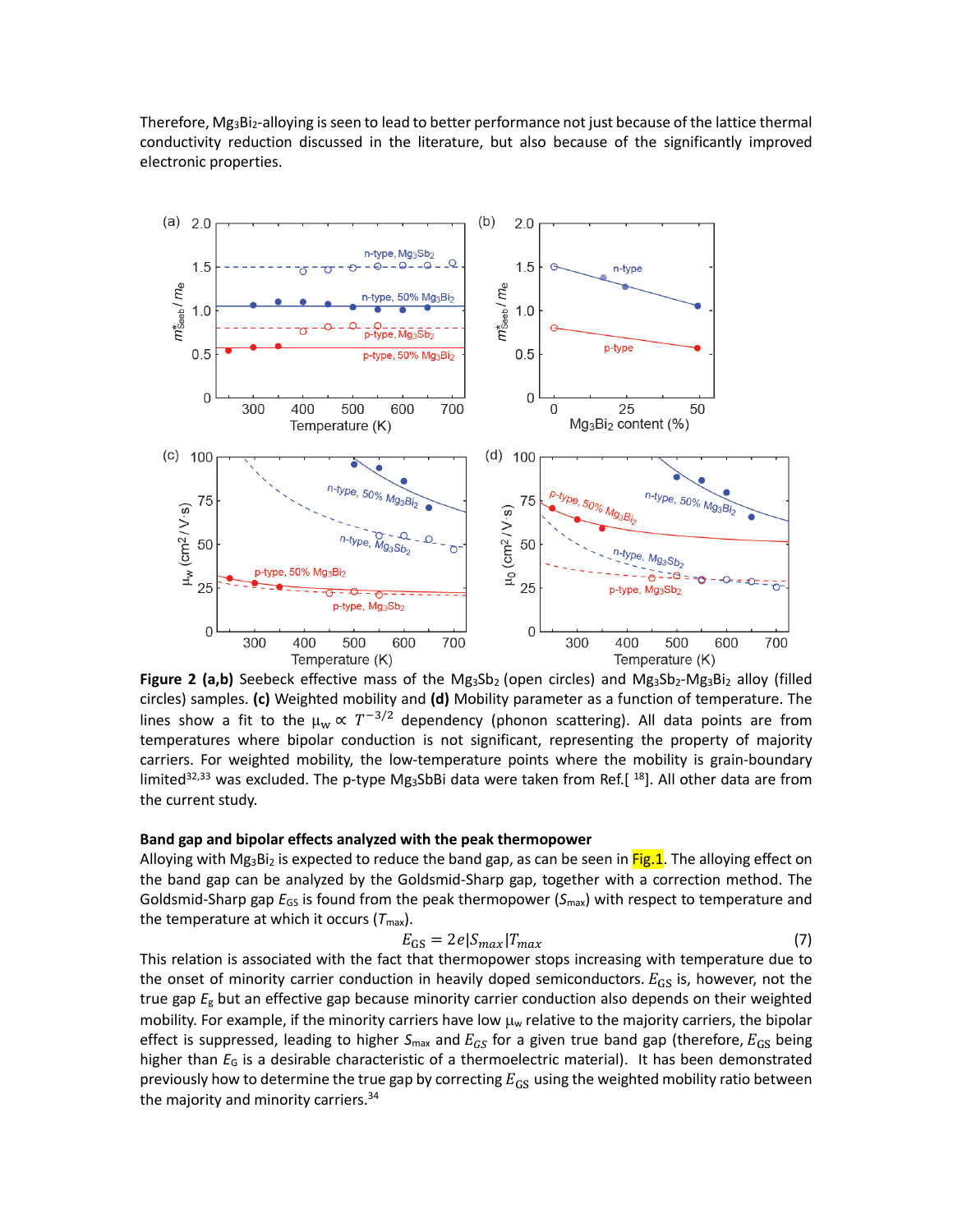Using the  $\mu_w$  and  $E_{GS}$  extracted for both n- and p-type samples with different Mg<sub>3</sub>Bi<sub>2</sub> content, we find the true gap 0.54 eV ( $\pm$ 0.05 eV due to uncertainty in  $T_{\text{max}}$ ) for Mg<sub>3</sub>Sb<sub>2</sub> and its linear decrease with increasing Mg<sub>3</sub>Bi<sub>2</sub> content in the Mg<sub>3+x</sub>Sb<sub>2-y</sub>Bi<sub>y</sub> solid solution (Fig.3a). As expected from the contrast in weighted mobilities, the uncorrected band gap  $E_{GS}$  (open circle in  $Fig.3a$ ) of n- is much higher than that of the p-type. By using the correction method, <sup>34</sup> consistent estimates of the true band gap *E*<sup>g</sup> were obtained. The decreasing trend in the band gap with respect to  $Mg_3Bi_2$  content extrapolates to a negative gap at pure Mg<sub>3</sub>Bi<sub>2</sub>, which is indeed reported to show semi-metallic behavior.<sup>18-20,22,23</sup>

The advantage of the high contrast in n- and p-type  $\mu$ w's is readily noticeable in the comparison of nand p-type thermopower curves with respect to temperature (Fig.3b). S<sub>max</sub> and T<sub>max</sub> are higher in ntype, which is beneficial in reaching a higher peak *zT*, at the expense of lower values in the p-type.



**Figure 3 (a)** The reduction in band gap due to alloying with Mg<sub>3</sub>Bi<sub>2</sub>. Open circles represent the Goldsmid gap estimated by Eq.7. The solid circles are estimations of the true gap by using a correction method that uses the  $\mu_w$  ratio between n- and p-type carriers.<sup>34</sup> The true gaps individually estimated from nand p-type samples coincide. Linear interpolation of the trend for the true gap is shown in a dashed line. (b) Thermopower peaks with respect to temperature shown for n- and p-type Mg<sub>3</sub>SbBi (similar  $Mg_3Bi_2$  content). The peak thermopower shows a higher value at a higher temperature in n-type, which indicates a higher  $\mu_w$  for the n-type carriers.

#### **The optimum Mg3Bi2 content for thermoelectrics**

Whether a larger band gap, which leads to a higher peak *zT* at a higher temperature, could be useful depends on the stable temperature range of the material. The maximum operation temperature must be decided to gauge the benefits of widening the band gap.

Experimentally it has been noticed that  $Mg_3Sb_2$  is not stable over long periods above 750 K due to the high vapor pressure of Mg, which leads to a decrease in the solubility of the n-type dopants (*i.e.* Te) and thus a loss of n-type carriers.<sup>16</sup> Therefore, for deciding the optimum Mg<sub>3</sub>Bi<sub>2</sub> content, we assume the maximum operation temperature for  $Mg_3Bi_2$ -alloyed samples to be around 700-750 K, and limit the optimization space to where the peak *zT* is found below this temperature.

We note that the expected peak *zT* temperature is above the maximum operation temperature in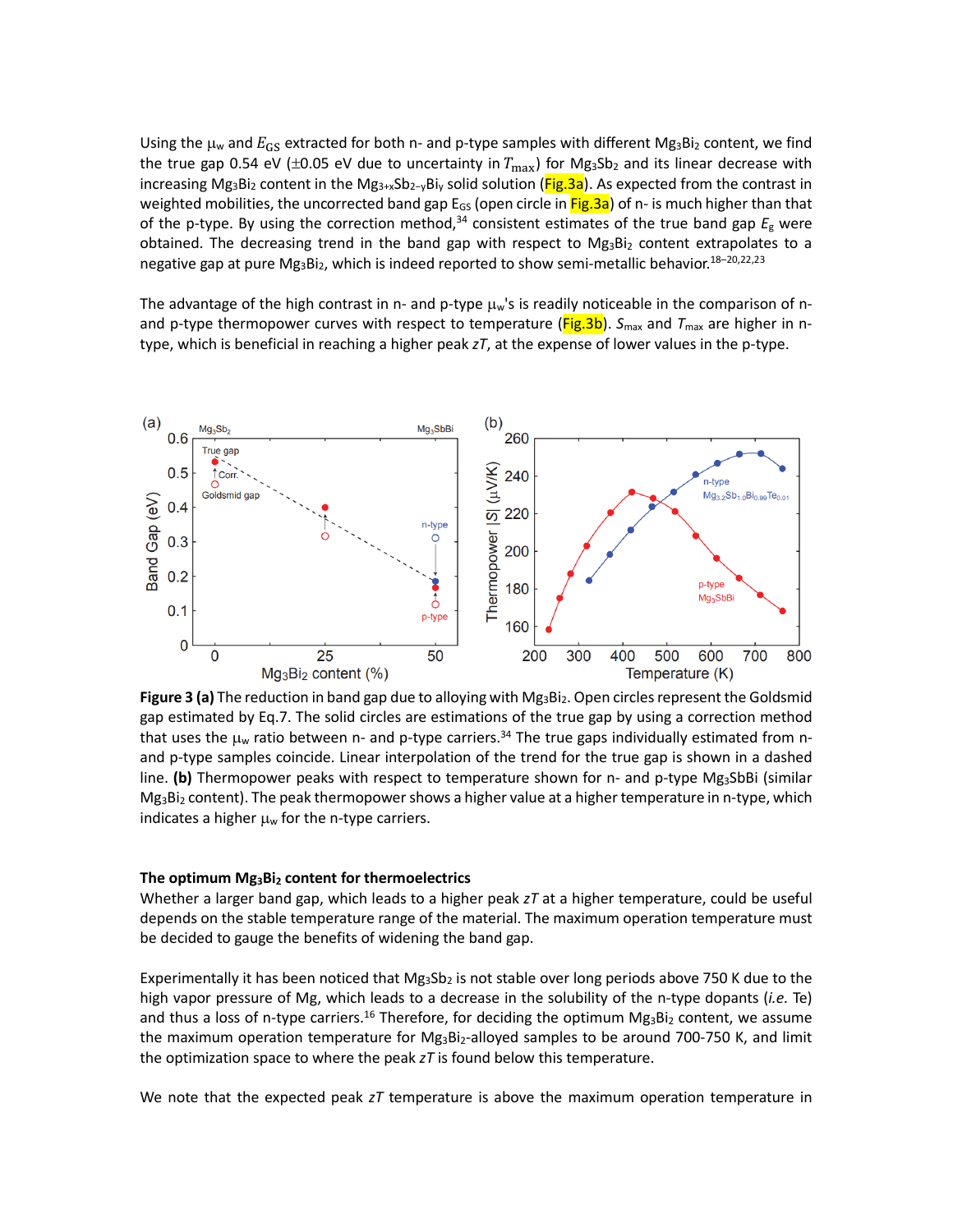$Mg_3Sb_2$ . As shown in Fig.4, the zT values of  $Mg_3Sb_2$  samples are still increasing after the maximum operation temperature. A higher *zT* value would be achievable if the sample were to reach a higher temperature (which is not possible due to stability). Because the peak *zT* is stability-limited rather than band-gap limited in Mg<sub>3</sub>Sb<sub>2</sub>, it is beneficial to reduce the band gap until the peak *zT* temperature is within the stability range and gain an increased  $\mu_w$ . Because of this stability limit, we found that alloying  $Mg_3Bi_2$  up to 25% is purely beneficial without compromises in any transport properties. Alloying  $Mg_3Bi_2$ much more than this amount results in a lower *zT* peak value at a lower temperature as shown by the case of  $Mg_{3+x}Sb_{1.00}Bi_{0.99}Te_{0.01}$ .

The optimum  $Mg_3Bi_2$  content is found by collectively considering the impact of  $Mg_3Bi_2$  alloying on the band-gap,  $\mu_w$  and also lattice thermal conductivity. We linearly interpolate  $\mu_w$  and  $E_g$  with respect to Mg<sub>3</sub>Bi<sub>2</sub> content as an empirical estimation. For lattice thermal conductivity, we describe the approximate trend by using the relation between  $\kappa_{\text{L,allow}}$  and  $\kappa_{\text{L,pure}}$  proposed by Callaway<sup>35</sup> and Klemens.36

$$
\frac{\kappa_{L,\text{alloy}}}{\kappa_{L,\text{pure}}} = \frac{\arctan(u)}{u}
$$

$$
u^2 = \frac{\pi \theta_D \Omega}{2\hbar v^2} \kappa_{L,\text{pure}} \Gamma
$$

Here  $\theta_D$  is the Debye temperature,  $\Omega$  is the volume per atom,  $\nu$  is the average speed of sound, and Γ is the scattering parameter mainly caused by mass fluctuation. Γ can be calculated by the modified Klemens model.5 Then, by combining these data, we calculate the peak *zT* below 725 K as a function of Mg<sub>3</sub>Bi<sub>2</sub> content ( $Fig.5$ ). We find the optimum Mg<sub>3</sub>Bi<sub>2</sub> composition in the range of 20-30 % which is indeed close to the experimentally successful composition reported in the literature.<sup>14</sup>



**Figure 4**  $zT$  curves of  $Mg_3Sb_2$  and  $Mg_3Sb_2-Mg_3Bi_2$  alloy n-type samples. Around the thermal stability limit (700-750 K), the  $zT$  of Mg<sub>3</sub>Sb<sub>2</sub> samples show an increasing trend. With the addition of Mg<sub>3</sub>Bi<sub>2</sub>, the peak is shifted to lower temperatures near or below the stability limit.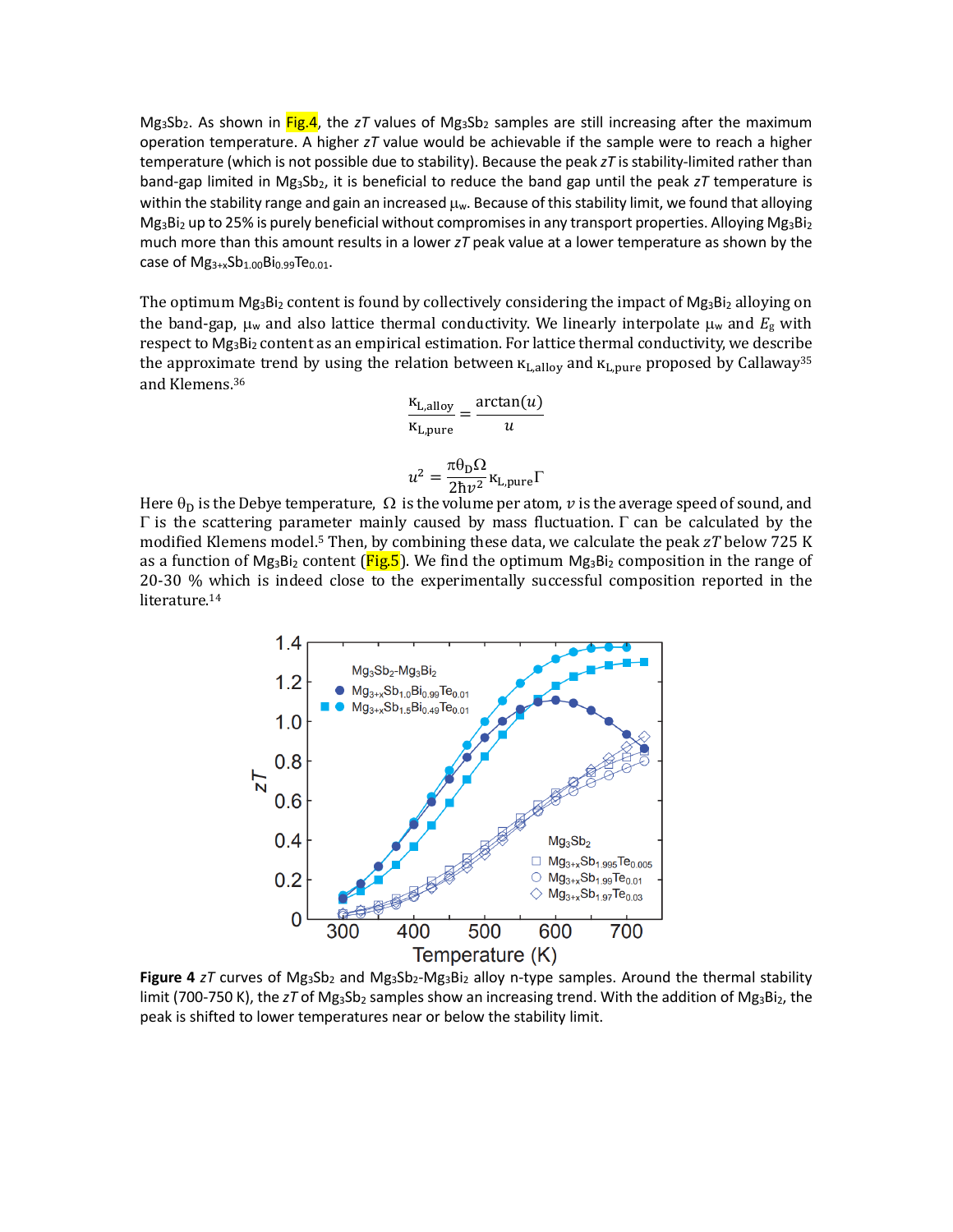

Figure 5 Peak *zT* as a function of the Mg<sub>3</sub>Bi<sub>2</sub> alloyed with Mg<sub>3</sub>Sb<sub>2</sub>. Model calculation for the peak *zT* below 725 K (stability temperature) is indicated with the solid line, while the peak *zT* within an unrestricted temperature limit is shown with the dashed line. It is seen that the peak *zT* is stabilitytemperature-limited up to 30-40 % of Mg<sub>3</sub>Bi<sub>2</sub> content. The optimum is found in the range of 20-30 %  $Mg_3Bi_2$  content. Experimental values are plotted together for comparison (circles). The open circle corresponds to a sample with lower than typical lattice thermal conductivity and thus a higher *zT*. 37

### **Conclusion**

The electronic structure of Mg<sub>3</sub>Sb<sub>2</sub> and its alloy with Mg<sub>3</sub>Bi<sub>2</sub> was studied by analyzing the transport properties with an effective mass approach. Heavier Seebeck effective mass and larger weighted mobility in n- than p-type were observed, which is a signature of the higher band degeneracy of the conduction band. Mg<sub>3</sub>Sb<sub>2</sub>-Mg<sub>3</sub>Bi<sub>2</sub> alloys showed a decrease in Seebeck effective mass and increase in weighted mobility, indicative of a larger curvature in each individual band (lighter band mass). This change accompanied a decrease in the band gap. Since the band gap of the  $Mg_3Sb_2$  (0.5-0.6 eV) makes the *zT* peak at a temperature higher than the stability limit, we find the Mg<sub>3</sub>Bi<sub>2</sub>-alloying to be electronically beneficial for thermoelectrics despite the reduction in band gap. By empirically modeling the transport property changes due to alloying, we find the optimum  $Mg_3Bi_2$  content in the range of 20-30 %, which is in good agreement with the experimental observation.

# **Experimental method**

Pure elemental materials of magnesium turnings (99.98 %, Alfa Aesar), antimony shots (99.9999 %, Alfa Aesar), bismuth granules (99.997 %, Alfa Aesar) and tellurium lumps (99.999 %, Alfa Aesar) were loaded according to the nominal composition and sealed into stainless-steel vials with two half inch stainless-steel balls inside the argon-filled glove box. Mechanical reaction was conducted by high energy-ball milling with a high-energy mill (SPEX 8000D) for two hours. The reacted powder was extracted from vials and transferred into a graphite die under argon atmosphere to prevent the oxidization of the materials. Subsequently, induction heating rapid hot press was conducted for 1 hour at 873 K and 45 MPa under argon gas flow to consolidate pellet samples.<sup>38</sup> Pressed samples were gradually cooled down to room temperature with no load. The Seebeck coefficient of each sample was measured with Chromel-Nb thermocouples in a two-probe configuration under high vacuum.<sup>39</sup> The Hall coefficient and electric resistivity was measured simultaneously using a 4-point probe Van der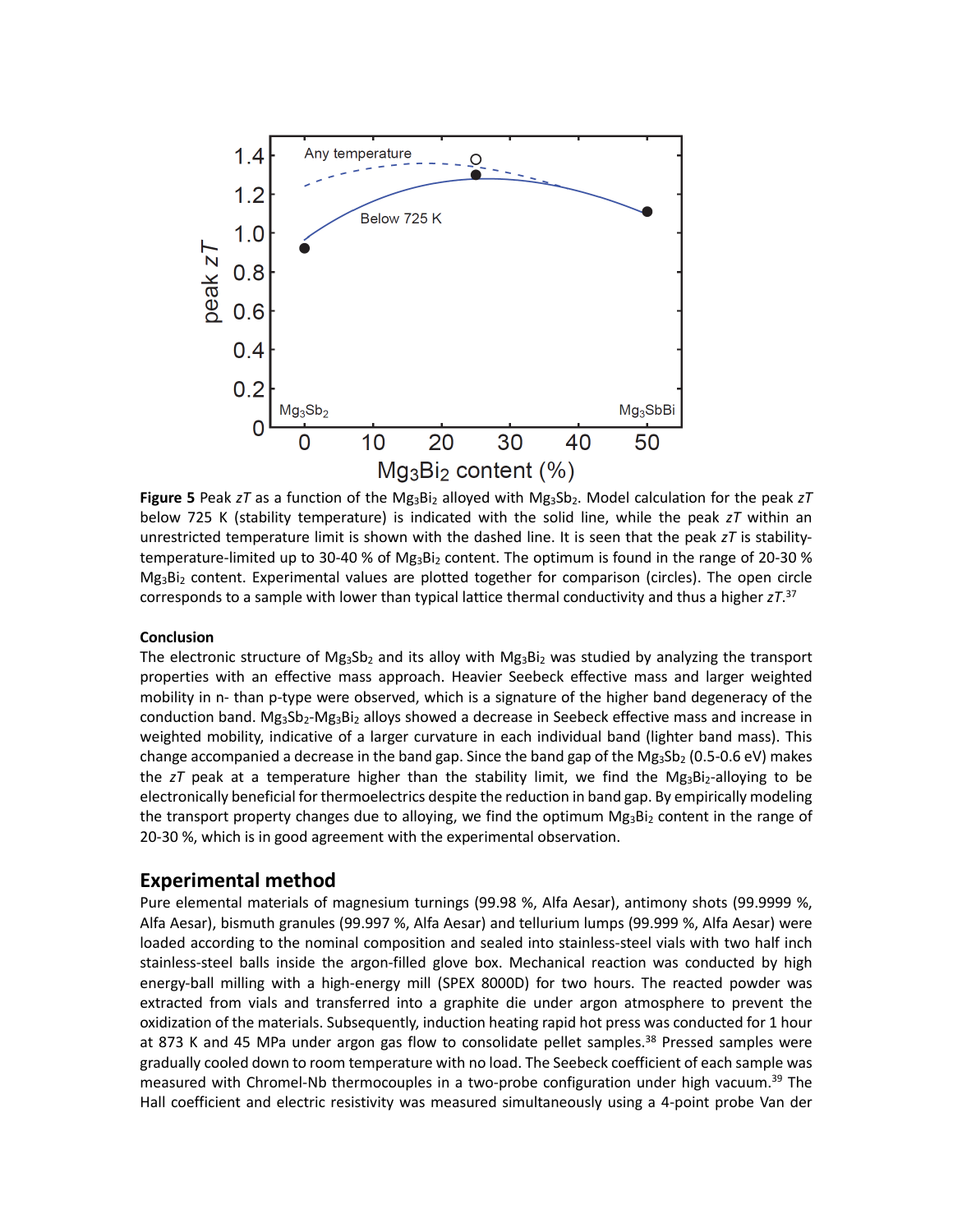Pauw technique with a 2 T magnetic field under high vacuum. Thermal diffusivity *D* was measured by using the flash method with a Netzsch LFA 457 under dynamic argon atmosphere. The thermal conductivity κ was calculated by  $\kappa = D \times C_p \times d$ , where *d* is the geometrical density and  $C_p$  is the heat capacity. Average values of the heat capacity reported in previous studies (Tamaki et al.<sup>14</sup> for Mg<sub>3</sub>Bi<sub>2</sub>alloyed samples, Bhardwaj et al.<sup>40</sup> for non-alloyed Mg<sub>3</sub>Sb<sub>2</sub> samples) were used for the calculations.

### **Acknowledgements**

The authors would like to acknowledge support from the U.S. Department of Energy, Office of Science, Basic Energy Sciences through the Solid-State Solar-Thermal Energy Conversion Center (S3TEC), an Energy Frontier Research Center (DE-SC0001299), and also from the NASA Science Mission Directorate's Radioisotope Power Systems Thermoelectric Technology Development program. KI acknowledges support from Funai Foundation for Information Technology.

### **References**

- 1 L. E. Bell, *Science*, 2008, **321**, 1457–1461.
- 2 G. J. Snyder and E. S. Toberer, *Nat. Mater.*, 2008, **7**, 105–114.
- 3 A. Zevalkink, J. Swallow, S. Ohno, U. Aydemir, S. Bux and G. J. Snyder, *Dalton Trans.*, 2014, **43**, 15872– 15878.
- 4 H. Wang, A. D. Lalonde, Y. Pei and G. J. Snyder, *Adv. Funct. Mater.*, 2013, **23**, 1586–1596.
- 5 J. Yang, G. P. Meisner and L. Chen, *Appl. Phys. Lett.*, 2004, **85**, 1140–1142.
- 6 Y. Pei and D. T. Morelli, *Appl. Phys. Lett.*, 2009, **94**, 122112.
- 7 E. S. Toberer, A. F. May, B. C. Melot, E. Flage-Larsen and G. J. Snyder, *Dalt. Trans.*, 2010, **39**, 1046– 1054.
- 8 F. Gascoin, S. Ottensmann, D. Stark, S. M. Haïle and G. J. Snyder, *Adv. Funct. Mater.*, 2005, **15**, 1860– 1864.
- 9 H. Wang, Z. M. Gibbs, Y. Takagiwa and G. J. Snyder, *Energy Environ. Sci.*, 2014, **7**, 804–811.
- 10 W. Liu, X. Tan, K. Yin, H. Liu, X. Tang, J. Shi, Q. Zhang and C. Uher, *Phys. Rev. Lett.*, 2012, **108**, 166601.
- 11 Y. Pei, X. Shi, A. LaLonde, H. Wang, L. Chen and G. J. Snyder, *Nature*, 2011, **473**, 66–69.
- 12 H. S. Kim, N. A. Heinz, Z. M. Gibbs, Y. Tang, S. D. Kang and G. J. Snyder, *Mater. Today*, 2017, **20**, 452– 459.
- 13 Y. Tang, Z. M. Gibbs, L. a Agapito, G. Li, H.-S. Kim, M. B. Nardelli, S. Curtarolo and G. J. Snyder, *Nat. Mater.*, 2015, **14**, 6–12.
- 14 H. Tamaki, H. K. Sato and T. Kanno, *Adv. Mater.*, 2016, **28**, 10182–10187.
- 15 J. Zhang, L. Song, S. H. Pedersen, H. Yin, L. T. Hung and B. B. Iversen, *Nat. Commun.*, 2017, **8**, 13901.
- 16 S. Ohno, K. Imasato, S. Anand, H. Tamaki, S. D. Kang, P. Gorai, H. K. Sato, E. S. Toberer, T. Kanno and G. J. Snyder, *Joule*, accepted.
- 17 J. Shuai, J. Mao, S. Song, Q. Zhu, J. Sun, Y. Wang, R. He, J. Zhou, G. Chen, D. J. Singh, Z. Ren, C. W. Chu, G. Chen and Z. Ren, *Energy Environ. Sci.*, 2017, **10**, 799–807.
- 18 V. Ponnambalam and D. T. Morelli, *J. Electron. Mater.*, 2013, **42**, 1307–1312.
- 19 H. X. Xin and X. Y. Qin, *J. Phys. D Appl. Phys.*, 2006, **39**, 5331–5337.
- 20 S. H. Kim, C. M. Kim, Y.-K. Hong, K. I. Sim, J. H. Kim, T. Onimaru, T. Takabatake and M.-H. Jung, *Mater. Res. Express*, 2015, **2**, 55903.
- 21 C. L. Condron, S. M. Kauzlarich, F. Gascoin and G. J. Snyder, *J. Solid State Chem.*, 2006, **179**, 2252– 2257.
- 22 R. P. Ferrier and D. J. Herrell, *J. Non. Cryst. Solids*, 1970, **2**, 278–283.
- 23 Y. Imai and A. Watanabe, *J. Mater. Sci.*, 2006, **41**, 2435–2441.
- 24 W. G. Zeier, A. Zevalkink, Z. M. Gibbs, G. Hautier, M. G. Kanatzidis and G. J. Snyder, *Angew. Chemie Int. Ed.*, 2016, **55**, 6826–6841.
- 25 S. D. Kang, P. Jan-hendrik, U. Aydemir, P. Qiu, C. C. Stoumpos, R. Hanus, M. Anne, X. Shi, L. Chen, M. G. Kanatzidis and G. J. Snyder, *Mater. Today Phys.*, 2017, **1**, 7–13.
- 26 S. D. Kang and G. J. Snyder, 2017, ArXiv 2017, arXiv:1710.06896 [cond-mat.mtrl-sci],